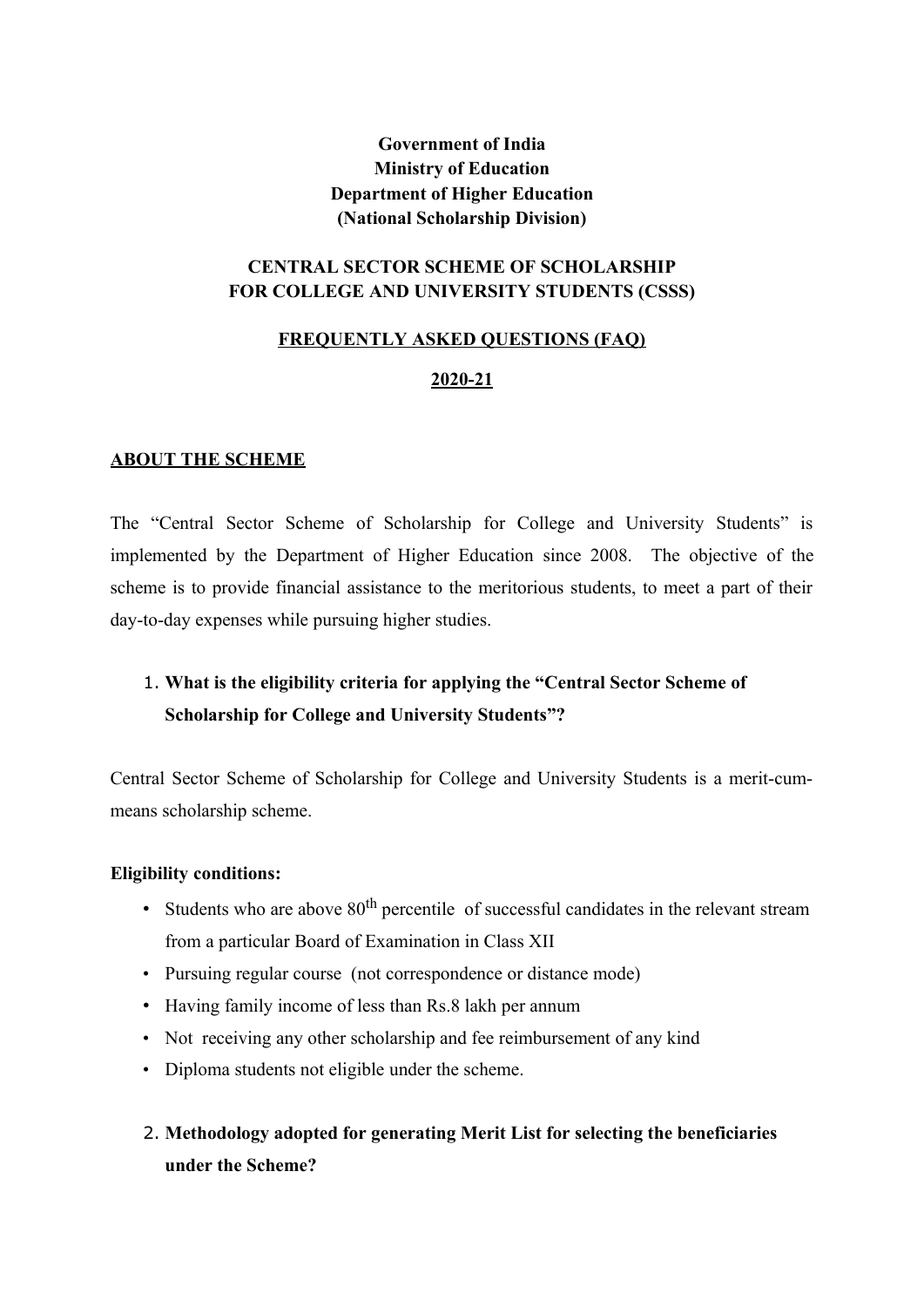From the eligible applicants, merit list is drawn based on gender (50 boys : 50 girls), stream (3-Science : 2-Commerce : 1-Humanities), Category (SC-15 % / ST-7.5 % and OBC-27 % ), and 5 % horizontal reservation is provided for Persons with Disabilities (PwDs) from the allocated quota of individual State Education Boards. In case of shortfall in the number of applications, the scholarship slots could be inter-changed.

#### 3. **What is the rate of scholarship under the Scheme?**

The rate of scholarship is Rs. 10000/- per annum at Graduation level for first three years of College and University courses and Rs. 20000/- per annum at Post-Graduation level. Students pursuing technical courses are paid Rs. 20,000/- per annum in the 4<sup>th</sup> and 5<sup>th</sup> year. Applicant has to apply for renewal scholarship on NSP every subsequent year. Students pursing B.Tech/ BE would get 4 installment of scholarship only i.e Rs. 10000/- per annum for first three years and Rs. 20,000/- per annum in the  $4<sup>th</sup>$  year.

#### 4. **What is the duration of scholarships and criteria for renewal under the scheme?**

A student will be eligible for the scholarship for a total duration not exceeding 5 years**.** A scholarship under the scheme is renewable on year to year basis up to Post Graduate level in the same stream (except for the students pursuing technical courses leading to degree at graduation level).

#### 5. **What is the methodology for disbursement of scholarship under the Scheme?**

Scholarship is disbursed through Direct Benefit Transfer (DBT) mode i.e. directly into the bank accounts of the beneficiary. To have seamless disbursal of scholarships, students are required to seed the Aadhaar with the bank account as mentioned in the application form. The student can track his/her payment status from the template " Know Your Payment" in the Public Financial Management System (PFMS) portal and can also check status on NSP with their login credentials. In case PFMS status is shown as "Success" and the scholarship amount is not credited into the student's bank account which was mentioned by him/her in the application form, then the student is required to check the status of the bank account which was linked with aadhaar at the time of transaction.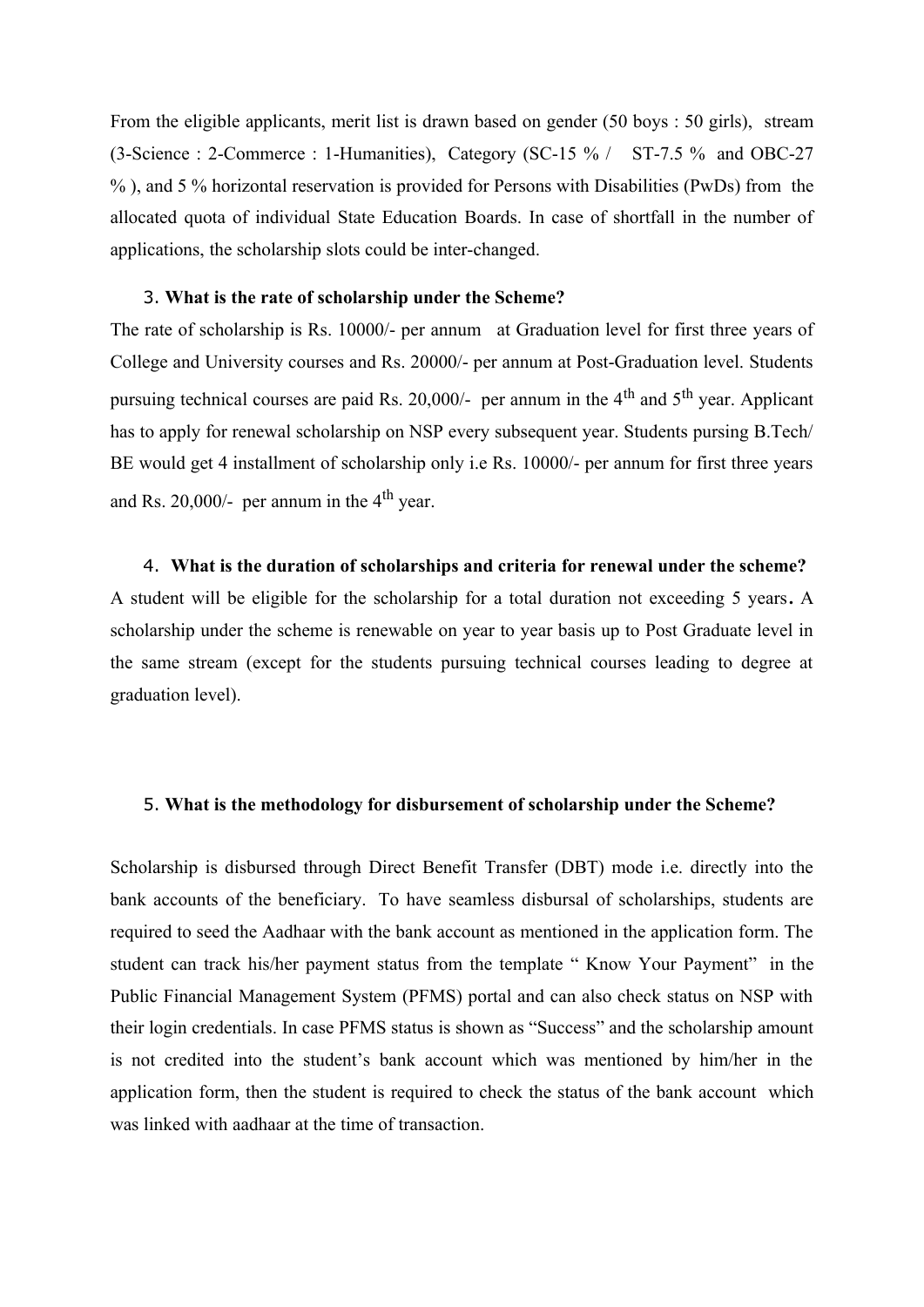- 6. **Who can apply for scholarship under CSSS on National Scholarship Portal (NSP)?**
- a. Students who have completed Class-XII in the Academic Year 2019-20 and who are in the **Top 20th percentile list** of concerned Board (SEB/CBSE/CISCE) are eligible to apply for fresh scholarship. **Those who are not covered in the list would not be able to choose the CSSS scholarship scheme.**
- b. Students who have applied for fresh scholarship in academic year 2016-17, 2017-18, 2018-19 and 2019-20 and in merit list, can apply on the National Scholarship Portal http://scholarships.gov.in/. for  $4<sup>th</sup>$  renewal (2016-17),  $3<sup>rd</sup>$  renewal (2017-18),  $2<sup>nd</sup>$ renewal (2018-19) and 1st renewal (2019-20) before the cut-off date. **To receive renewal scholarship, it is compulsory for the scheme beneficiaries to apply every year as renewal candidate, if missed out in any academic year he/she will be debarred permanently. Therefore applicant ensures to apply for renewal on portal and ensures his/her application is verified by the Institute, before closure of the portal.**
- 7. **How can I apply for scholarship under CSSS? What are the precautions to be kept in mind at the time of online application registration?**

Before registering on the National Scholarship Portal, students are advised to keep the following documents ready with them (i) Bank Passbook for filling bank details (ii) Aadhaar card No. (iii) Parental income certificate (iv) A valid mobile number (v) An e-mail ID (vi)Caste certificate wherever required (vii) Disability certificate wherever required. After filling the personal details students are required to select **"Post-Matric"** option from the drop down menu, and select the "Central Sector Scheme of Scholarship for College and University Students".

While filling the application, student is required to ensure that the name of self, name of father and Roll No., should exactly match as it has been mentioned in the Roll Card/Mark sheet, so that the data gets captured and the scheme is visible in the National Scholarship Portal. **While filling the application form, in the column of State Education Boards they have to select the board as per the list at annexure.**

**Note:- in case student name in 12th examination marks sheet and aadhar card is different, then students are advised to get his/her name in aadhar same as in his/her mark sheet.**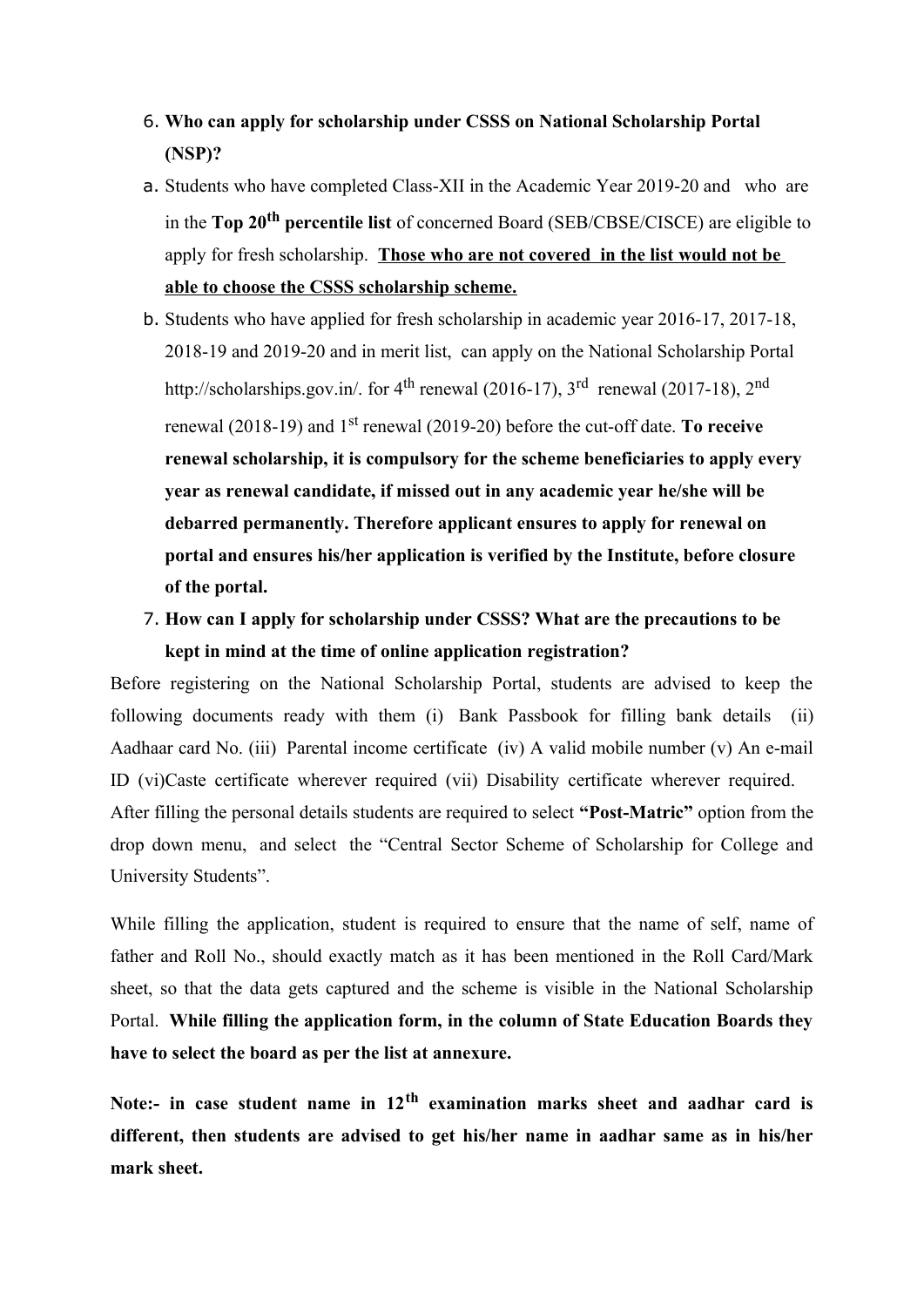For example:-

Father's Name as per mark sheet - Shri Mahendra Pratap Singh **( M.P. Singh – Incorrect)**

1. **Have a valid personal email ID and mobile no. which should be kept active till the completion of Scholarship disbursement Process. It is advisable not to change the mobile number for the duration of the scholarship.** NSP may send necessary intimation and information through the registered e-mail ID. In case a candidate does not have a valid personal e-mail ID, he/she should create his/her new e-mail ID and mobile no. before applying on-line and must maintain that email account and mobile number. Future necessary information and relevant OTP would be provided on mentioned mobile number. You are advised to mention you own number instead of your family member's number. **The students must also check their sms from portal regularly.**

2. NIC and MHRD do not send any communication other than Email/SMS. No change in E-mail ID and mobile number will be entertained during the entire process.

#### 8. **When to apply for scholarship on the National Scholarship Portal?**

National Scholarship Portal (NSP) www.scholarships.gov.in will be opened for online application on 16<sup>th</sup>-August 2020 for the Central Sector Scheme of Scholarship for College and University Students and last date to apply for the scheme is 31th October 2020. Please check NSP portal regularly.

## 9. **What precautions are to be exercised while selecting the institution from the drop down menu?**

While selecting the Institute, where he/she is studying, in the circumstances of having common /matching name of institutions, student need to ascertain the right institute by AISHE code assigned to all institutions. For example:

| <b>State Nature of Institute Name of Institute</b> |                                        | <b>AISHE Code</b> |
|----------------------------------------------------|----------------------------------------|-------------------|
| Haryana Technical/Polytechnic                      | GOVERNMENT POLYTECHNIC, CHIKLA         | S-958             |
| Haryana Technical/Polytechnic                      | GOVERNMENT POLYTECHNIC FOR WOMEN SIRSA | S-960             |
| Haryana Technical/Polytechnic                      | GOVERNMENT POLYTECHNIC, HISAR          | S-961             |
| Haryana Technical/Polytechnic                      | GOVERNMENT POLYTECHNIC, MANDKOLA       | S-966             |
| Haryana Technical/Polytechnic                      | GOVERNMENT POLYTECHNIC, ROHTAK         | S-955             |
| Haryana Technical/Polytechnic                      | GOVERNMENT POLYTECHNIC, NILOKHERI      | S-969             |

**Clicking the FINAL SUBMIT button, after incorrect selection of institution shall lead to non-verification of applications by the institution, which cannot be corrected thereafter**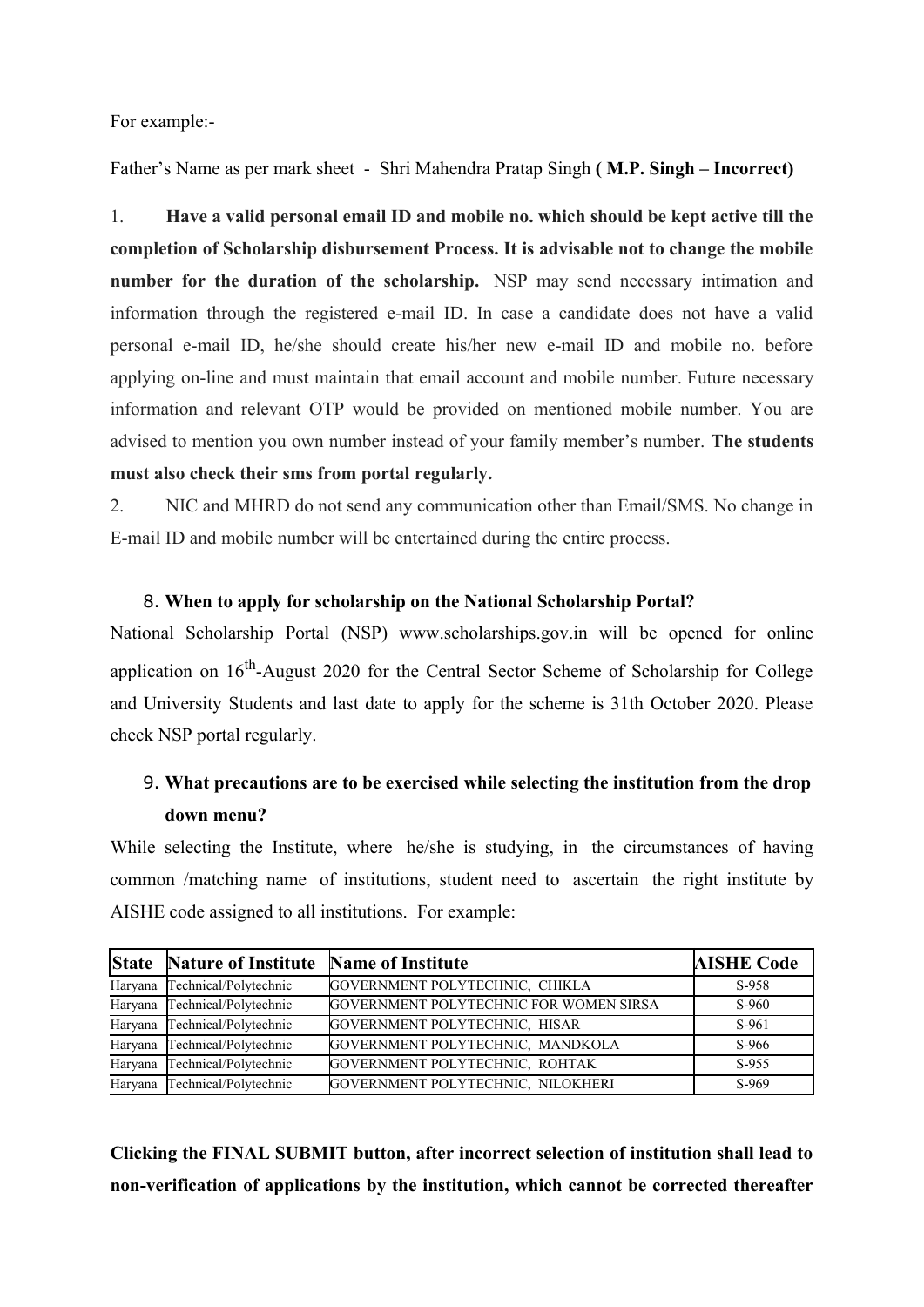#### **and such grievance will not be entertained.**

## 10.**What are the documents that are required to be uploaded for applying and verification?**

No documents are required to be uploaded at the time of online application, on the National Scholarship Portal. However, copy of documents such as  $\int$  Class  $12^{th}$  mark sheet, Income Certificate etc. ] must be kept ready which would be required at the time of verification by the institutions. For further information regarding this please check manual provided by NSP portal.

# **11. What instructions should be followed by student while filling up Bank Account details?**

(i) The bank account should be in the student's name.

(ii) Students must select their bank/branch name carefully from the drop down list.

(iii) Thereafter the complete account number and IFSC code (by indicating '0' –zero and not 'o' – alphabet ) must be entered correctly. **(Any variation in the bank account number and IFSC code will be subject to rejection)**, particularly in the case where the banks have been merged with the State Bank of India.

(iv) Bank Account holder must check their 'Know your Customer' (KYC) status from bank and if required the KYC must be done for successful transaction of scholarship amount.

(v) Bank Account must be operational /active.

(vi) Bank Account must be preferably in any Nationalized Bank with **core banking facility.**

(vii) **Facility to update bank account details shall be provided only once, which can be at any stage after submission of application by the student.**

#### **12. Can I edit the information already saved and upto what time?**

You can edit the information till final submission of the online application. After final submission of application, information can only be edited when your application is marked as defected at the verification level.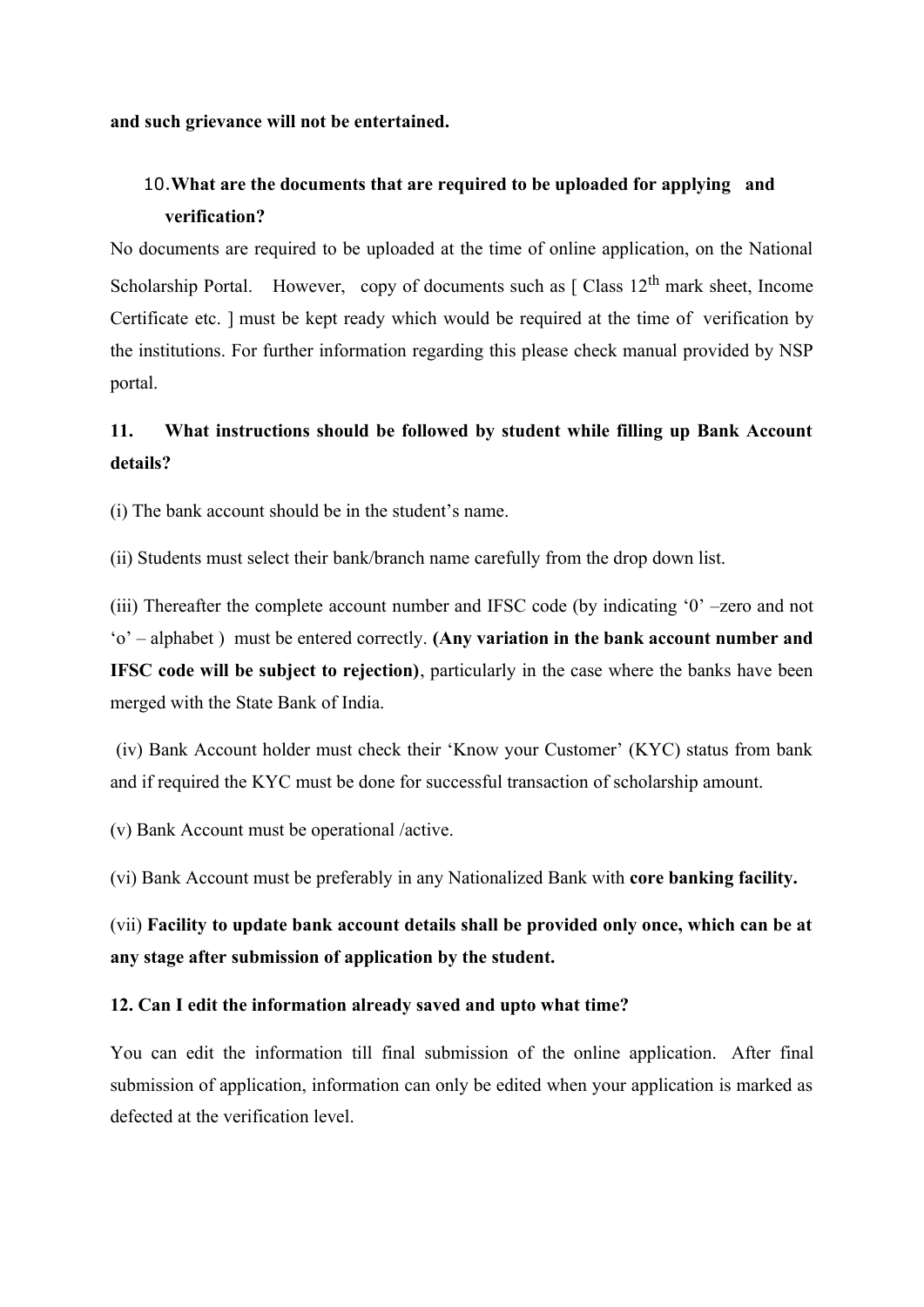#### **13. Which fields I can edit?**

You can edit all details except the details entered in "Personal Details" tab. It may be noted that once you click on "Confirm and Submit" button your application will be forwarded to the next level and then you cannot edit further.

#### **14. Do I have to fill up the online application in one sitting?**

No. You can fill the online application in many sittings, until you are satisfied that you have entered all desirable fields correctly. The software provides facility to save your application at every stage until you click on 'Confirm & Submit' button.

### **15 .What is UID number/Aadhaar Number?**

UID number otherwise known as 'Aadhaar' number is Unique Identification Number given by Unique Identification Authority of India (UIDAI). The Aadhaar Number should be seeded with the Bank Account in which Scholarship Amount is desired to be transferred. For this the concerned Bank may be contacted with a copy of the Aadhaar card.

### **16. What is a Temporary ID?**

Temporary ID (TID) is only a reference number provided to the applicants as a token of their registration in the online database.

#### **17. Is there any Permanent ID?**

Yes. A Permanent ID (PID) will be provided to the candidate once his/her application is submitted online. It will be conveyed to candidates through SMS and e-mail. Students should remember their PID as it will be required at the time of renewal application. Receipt of PID does not guarantee award of scholarship.

### **18. What should I do if I forget my Temporary ID/Permanent ID?**

The process of re-collection of the Temporary/Permanent id is given as below:

"Student login-->Forgot Registration Details?" then enter the basic fields accordingly and click on the button "Get Registration details".

### **19. How should I check the status of my application online?**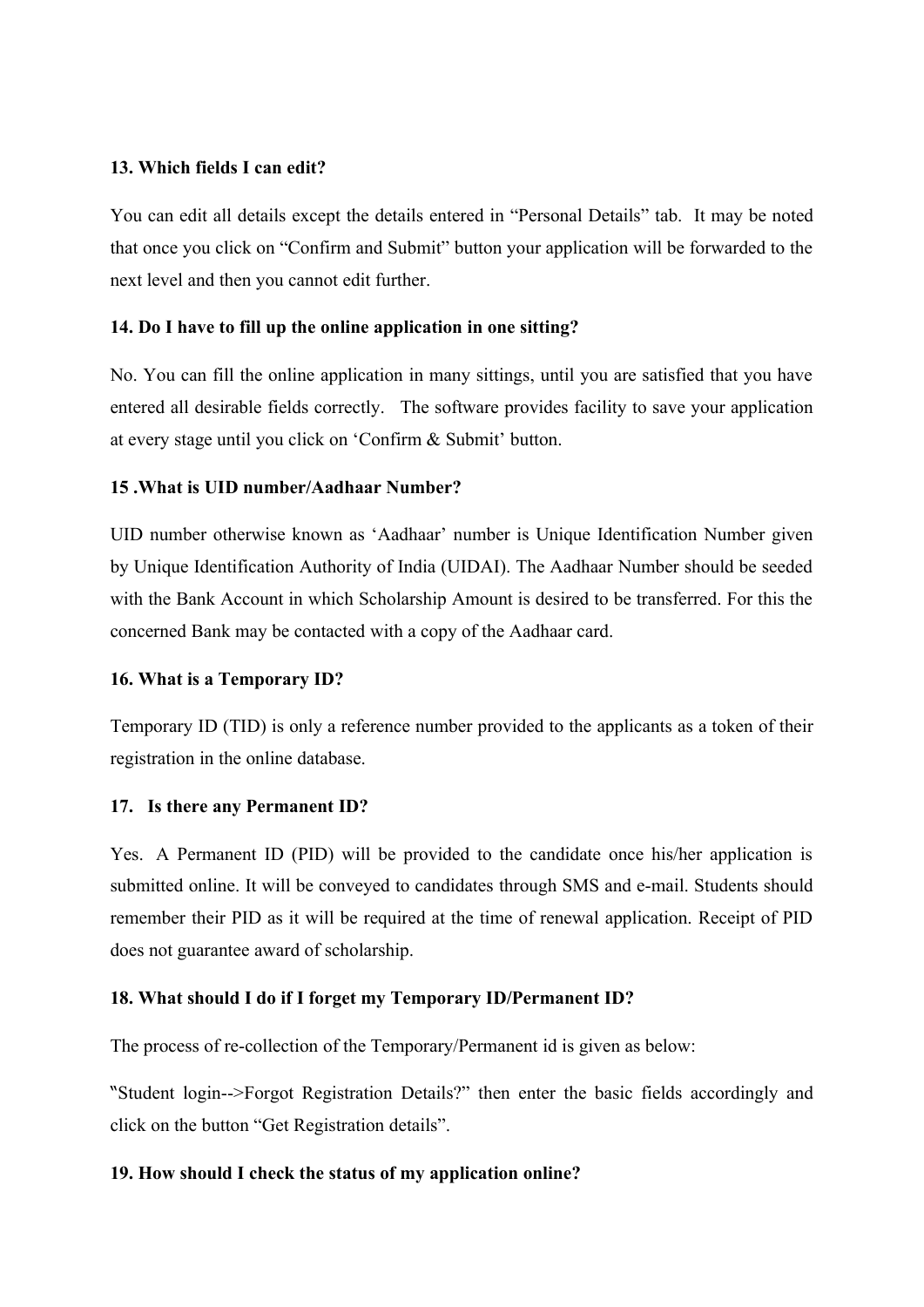You have to login under the option 'Student Login' by entering your Permanent ID and Password. After login, you will be able to view the option 'Check Your Status'. Under this option you can check your online application status.

## **20. How do I know the name and address of the Nodal Officers my State Education Board/CBSE/CISCE?**

The name and contact details of the Nodal Officer of the State Education Boards/CBSE/CISCE are available under the link of **"Services"** on the home page of National Scholarship Portal (NSP).

# **21. Where to lodge complaints/queries/grievances regarding scholarship application?**

Technical complaints regarding working of the portal/ processing of online application/ verification status, etc. may be addressed to the Helpdesk of National Scholarship Portal. Queries/requests regarding scheme guidelines, eligibility, etc. may be addressed to the concerned State Education Board.

Grievances regarding non-receipt of fresh/renewal scholarship under Ministry of HRD's "Central Sector Scheme of Scholarship for College and University Students" may be registered on the following link http://pgportal.gov.in/grievancenew.aspx

### **22. What if I withdraw the application from the CSSS scholarship scheme?**

If you withdraw your application at any stage, your candidature would stand **cancelled** for the CSSS scholarship scheme. Therefore, the withdrawal option has to be exercised prudently **only if you do not want to avail the benefit of the CSSS scholarship** scheme or you have opted for other scholarship scheme.

### **IMPORTANT:**

- **After finally submitting the applications on the portal students are advised to get their online application verified by the respective institutions before the cut-off date. Application which is not verified either by the institute or by the concerned State Education Board or by both will be treated as 'Invalid'.**
- **Withdrawal Option:- Do not use option unless you want to surrender the scholarship.**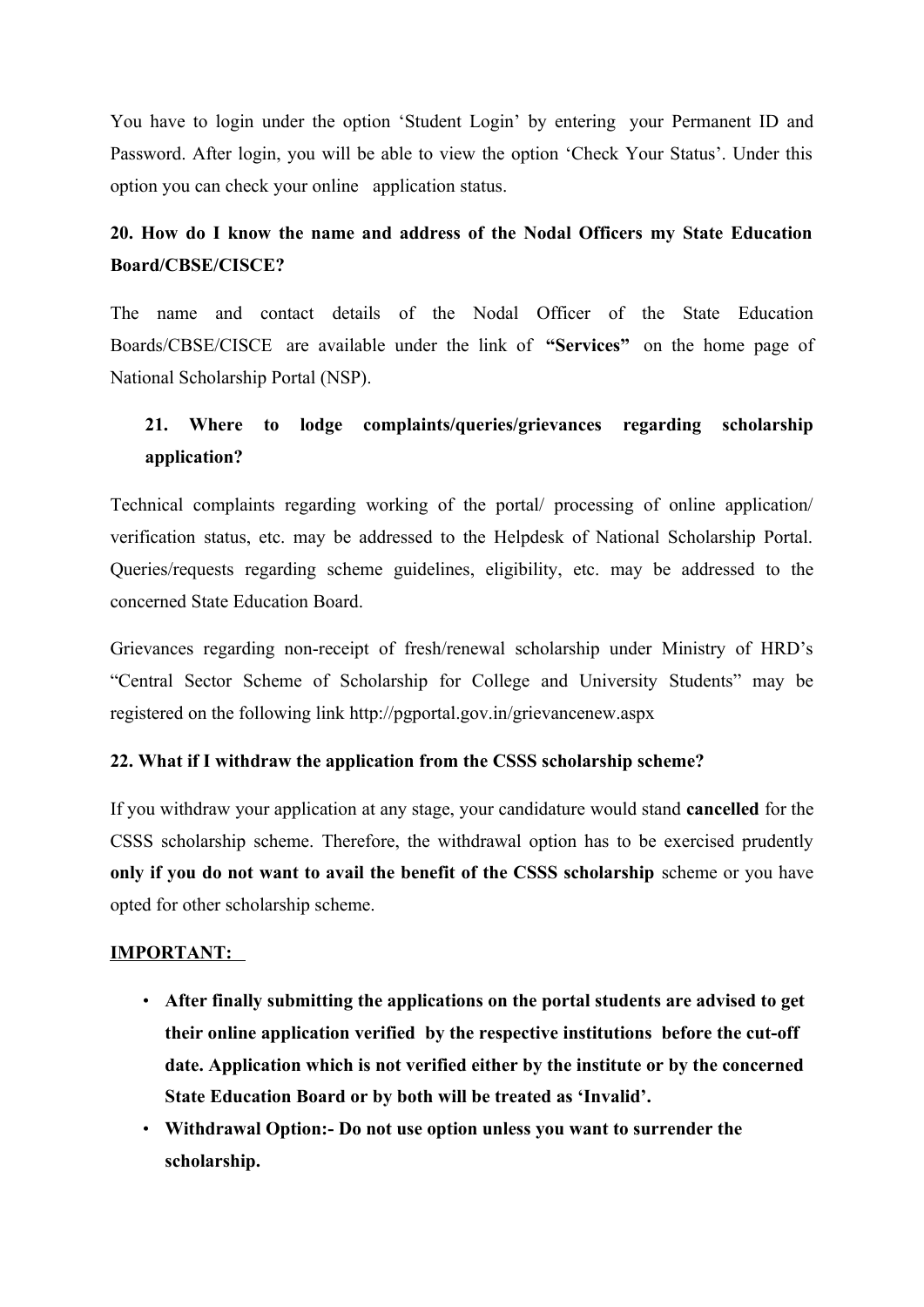- **For College and course change after completion of graduation courses (general degree course), use the option update college/institution and course in your login. After filling right college/institution and course name then only click on submit button because once click on the submit button system disable to option to update college and course. If you click the submit option without updating the option or fill wrong information then student will not get another chance.**
- **For change in college at 2nd and 3rd year please contact your respective State Education Board at least 2 week prior to closing date of NSP. Change in college requests received in the last 7 days prior to closing of NSP will not be entertained.**
- **J and K students who passed 12th examination in November 2019, must have to enter 2020 in the column "12th passing year" while filling scholarship application form online on NSP.**
- **Applicants are advised to ensure the linking of aadhar card with their account number mentioned in the application form.**
- **Bank validation status: Applicants must ensure that their bank details got validated after finally submitting the scholarship application form. Bank validation status is shown in the applicant login. If applicant bank validation failed, then he/she will be provided only one chance to update bank details.**
- **Applicant must ensure that his application got verified by his/her institution/college nodal officer with in the permit time period. Failure to do so, mark the application invalid.**

### **Contact us:**

National Scholarship Division, Ministry of Human Resource Development, Department of Higher Education, West Block 1, 2<sup>nd</sup> Floor, Wing 6, Room No. 6, R. K. Puram, Sector 1, New Delhi 110066. Tele: 011- 26172491, 26165238.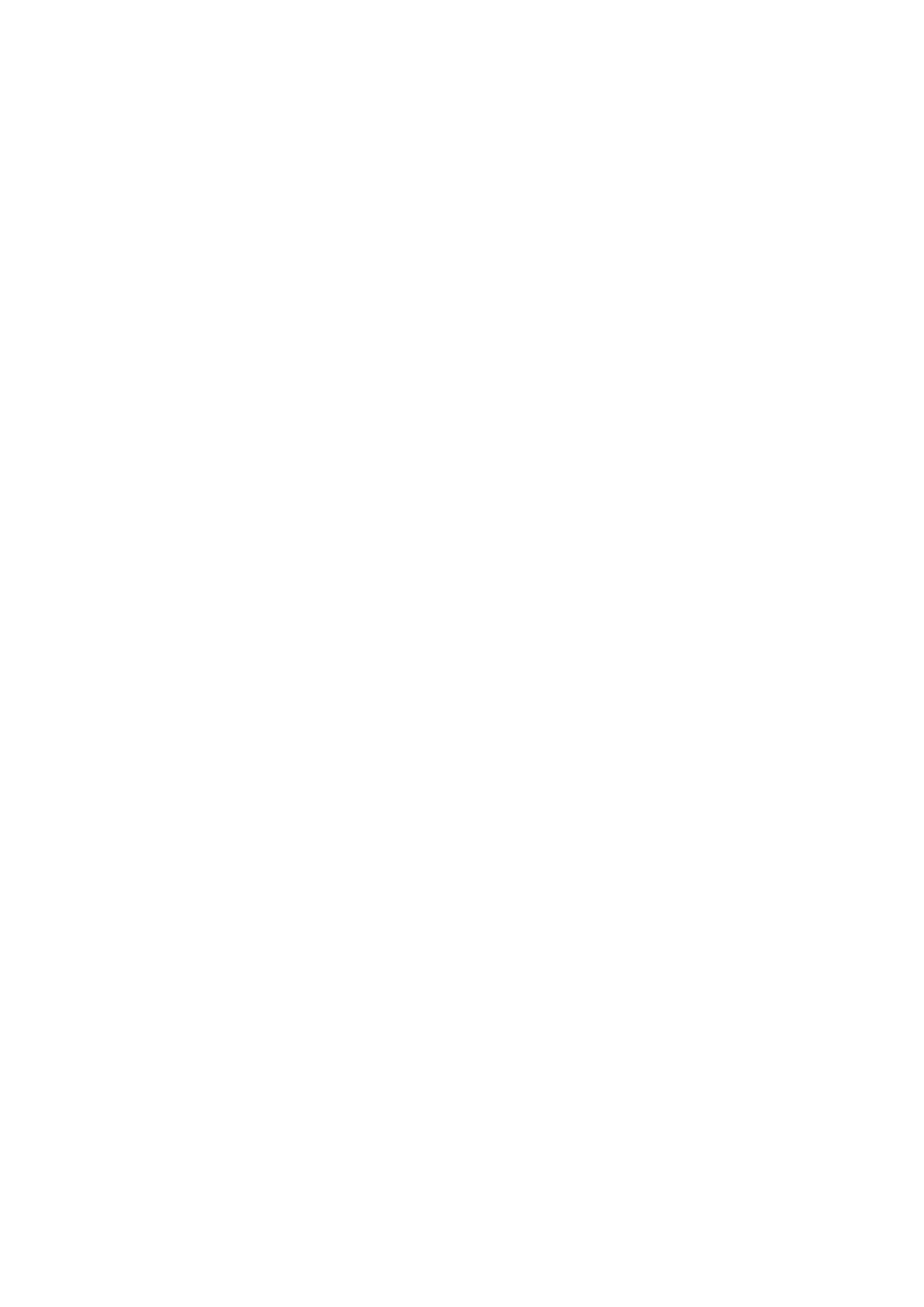#### **Annexure**

## **LIST OF STATE EDUCATION BOARDS / CBSE / CISCE**

| SI.<br>No.              | <b>STATE</b>         | <b>NAME OF THE STATE EDUCATION BOARD (SEB)</b>                                                                     |
|-------------------------|----------------------|--------------------------------------------------------------------------------------------------------------------|
| $\mathbf{1}$            |                      | ANDHRA PRADESH BOARD OF INTERMEDIATE EDUCATION, ANDHRA PRADESH                                                     |
| $\overline{2}$          | <b>ASSAM</b>         | <b>ASSAM HIGHER SECONDARY EDUCATION COUNCIL</b>                                                                    |
| $\overline{3}$          | <b>BIHAR</b>         | <b>BIHAR SCHOOL EXAMINATION BOARD</b>                                                                              |
| $\overline{\mathbf{4}}$ | <b>CHHATTISGARH</b>  | <b>CHHATTISGARH BOARD OF SECONDARY EDUCATION</b>                                                                   |
| $\overline{5}$          | <b>GOA</b>           | GOA BOARD OF SECONDARY AND HIGHER SECONDARY<br><b>EDUCATION</b>                                                    |
| 6                       | <b>GUJARAT</b>       | GUJARAT SECONDARY & HIGHER SECONDARY EDUCATION<br><b>BOARD</b>                                                     |
| $\overline{\mathbf{7}}$ | <b>HARYANA</b>       | <b>BOARD OF SCHOOL EDUCATION HARYANA</b>                                                                           |
| 8                       | <b>HIMACHAL</b>      |                                                                                                                    |
|                         | <b>PRADESH</b>       | <b>HIMACHAL PRADESH BOARD OF SCHOOL EDUCATION</b>                                                                  |
| $\boldsymbol{9}$        | <b>J&amp;K</b>       | <b>J&amp;K BOARD OF SCHOOL EDUCATION</b>                                                                           |
| 10                      | <b>JHARKHAND</b>     | <b>JHARKHAND ACADEMIC COUNCIL</b>                                                                                  |
| 11                      | <b>KARNATAKA</b>     | DEPARTMENT OF PRE-UNIVERSITY EDUCATION BANGALORE                                                                   |
| 12                      | <b>KERALA</b>        | KERALA BOARD OF HIGHER SECONDARY EXAMINATION<br>THIRUVANANTHAPURAM                                                 |
| 13                      |                      | MADHYA PRADESH BOARD OF SECONDARY EDUCATION BHOPAL                                                                 |
| 14                      | <b>MAHARASHTRA</b>   | MAHARASHTRA STATE BOARD OF SECONDARY & HIGHER<br><b>SECONDARY EDUCATION PUNE</b>                                   |
| 15                      | <b>MANIPUR</b>       | <b>COUNCIL OF HIGHER SECONDARY EDUCATION MANIPUR</b>                                                               |
| 16                      | <b>MEGHALAYA</b>     | <b>MEGHALAYA BOARD OF SCHOOL EDUCATION</b>                                                                         |
| 17                      | <b>MIZORAM</b>       | <b>MIZORAM SCHOLARSHIP BOARD</b>                                                                                   |
| 18                      | <b>NAGALAND</b>      | NAGALAND BOARD OF SHOOL EDUCATION                                                                                  |
| 19                      | <b>ODISHA</b>        | <b>COUNCIL OF HIGHER SECONDARY EDUCATION (CHSE) ODISHA</b>                                                         |
| 20                      | <b>PUDUCHERRY</b>    | DIRECTORATE<br>OF<br>HIGHER AND TECHNICAL EDUCATION<br>PUDUCHERRY                                                  |
| 21                      | <b>PUNJAB</b>        | PUNJAB SCHOOL EDUCATION BOARD MOHALI                                                                               |
| 22                      | <b>RAJASTHAN</b>     | <b>BOARD OF SECONDARY EDUCATION AJMER</b>                                                                          |
| 23                      | <b>TAMIL NADU</b>    | T.N. STATE EDUCATION BOARD, CHENNAI                                                                                |
| 24                      | TELANGANA            | TELANGANA STATE BOARD OF INTERMEDIATE EDUCATION<br><b>HYDERABAD</b>                                                |
| 25                      | <b>TRIPURA</b>       | TRIPURA BOARD OF SECONDARY EDUCATION AGARTALA                                                                      |
| 26                      | <b>UTTAR PRADESH</b> | <b>BOARD OF HIGH SCHOOL AND INTERMEDIATE EDUCATION</b><br>UTTAR PRADESH ALLAHABAD                                  |
| 27                      | <b>UTTARAKHAND</b>   | <b>BOARD OF SCHOOL EDUCATION UTTARAKHAND</b>                                                                       |
| 28                      | <b>WEST BENGAL</b>   | WEST BENGAL COUNCIL OF HIGHER SECONDARY EDUCATION<br><b>CALCUTTA</b>                                               |
| 29                      | <b>CBSE</b>          | CENTRAL BOARD OF SECONDARY EDUCATION (CBSE)                                                                        |
| 30                      | <b>CISCE</b>         | <b>THE</b><br><b>INDIAN</b><br><b>SCHOOL</b><br>COUNCIL<br><b>FOR</b><br><b>CERTIFICATE</b><br><b>EXAMINATIONS</b> |